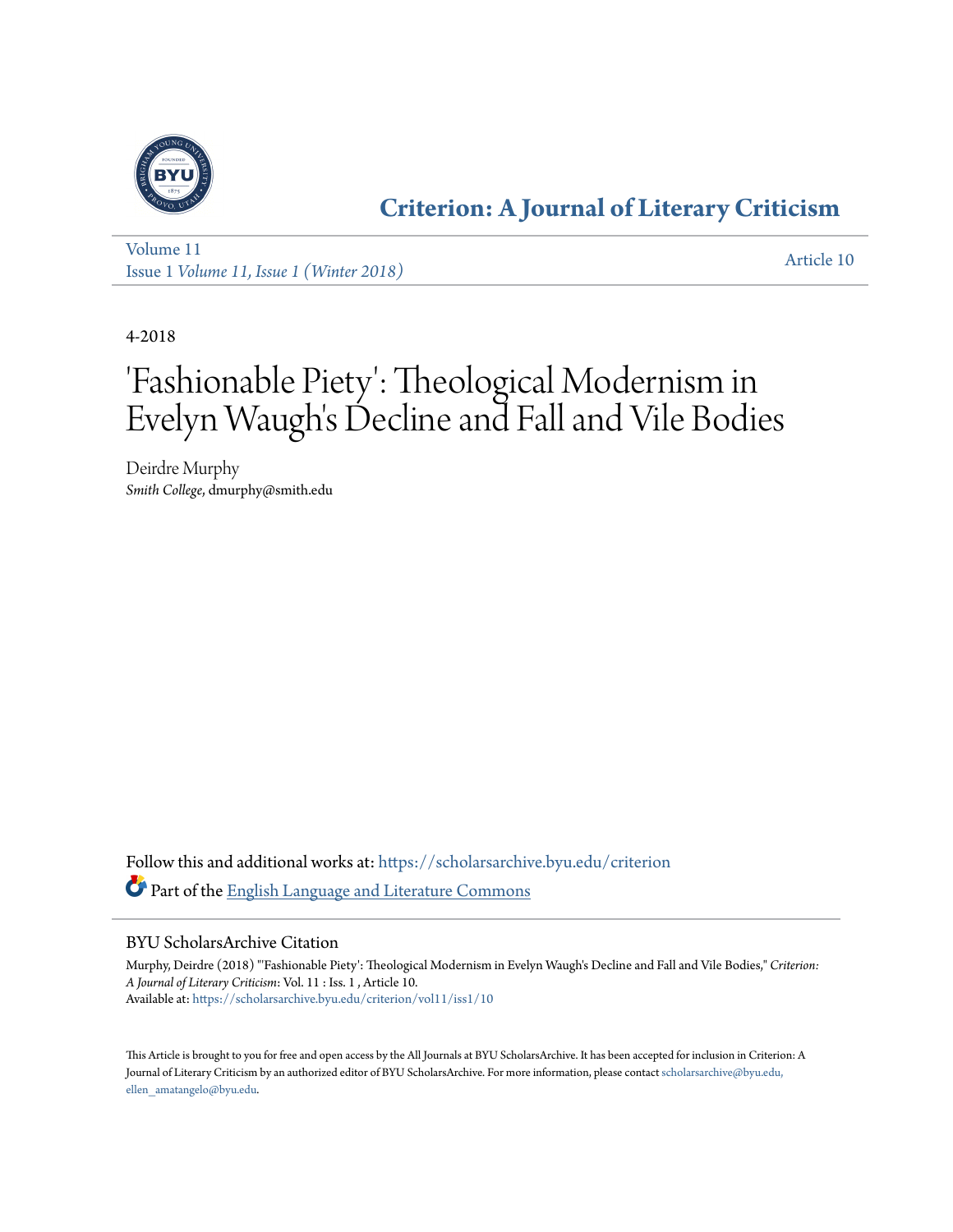## 'Fashionable Piety': Theological Modernism in Evelyn Waugh's Decline and Fall and Vile Bodies

#### **Cover Page Footnote**

Deirdre Murphy Professor Douglas Lane Patey Smith College ENG 333.02 26 November 2017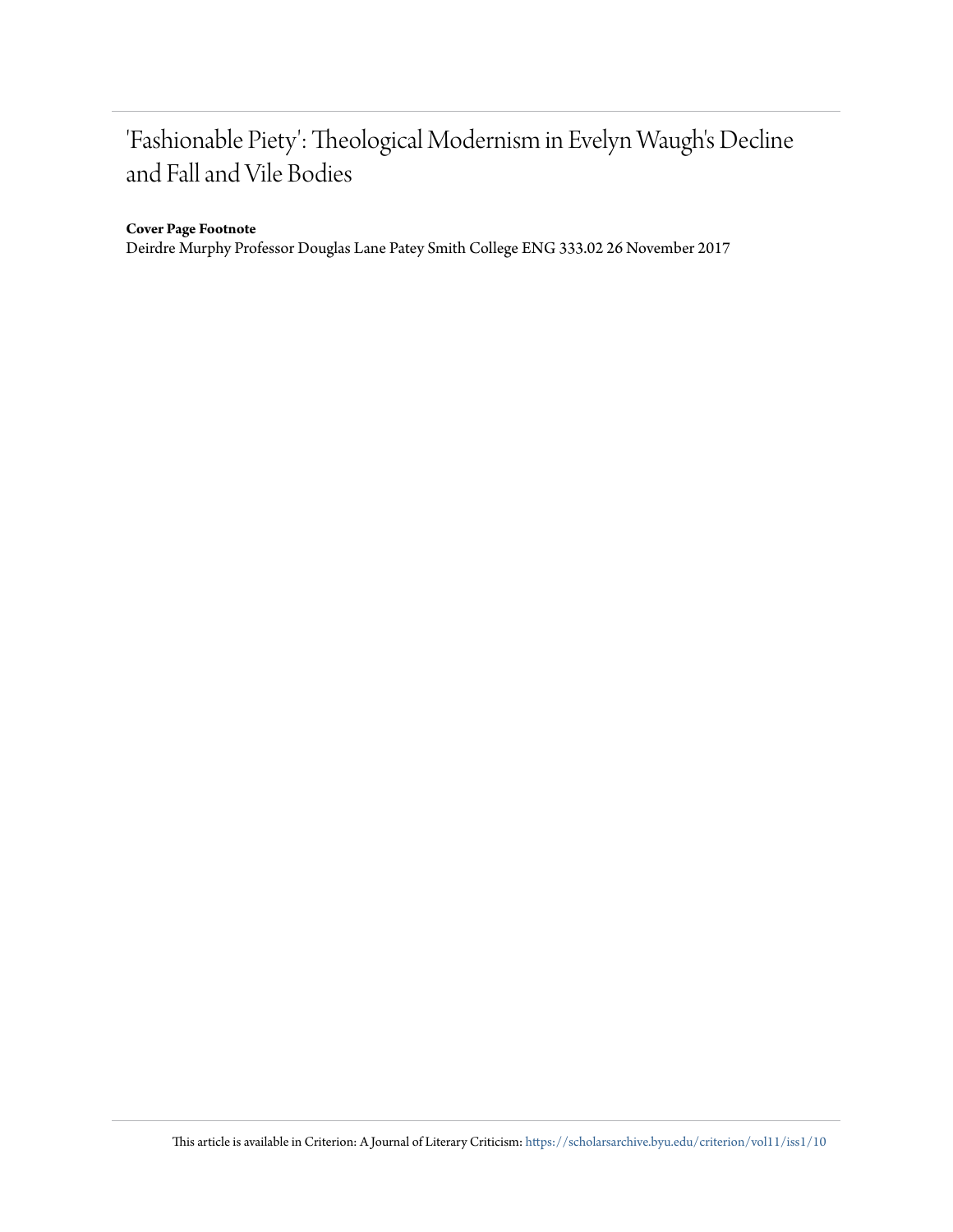# Fashionable Piety

Evelyn Waugh's Critique of Theological Modernism in *Decline and Fall* and *Vile Bodies*

*Deirdre Murphy*

When Evelyn Waugh released *Brideshead Revisited* in 1945, literary critics attacked the text with a firestorm of scathing reviews; they could not stomach the overtly religious material presented in his new novel. The most notorious of these came from the American critic Edmund Wilson, who referred to *Brideshead Revisited* as a "Catholic tract" and claimed that in *Brideshead* "something essential [had] been left out of Waugh." That "something" Wilson referred to was the biting satire that Waugh was so widely known for (Stannard 246–47). Wilson defined the difference between *Brideshead* and Waugh's early satires: "In the earlier novels . . . there was always a very important element of perverse, unregenerate self-will that [gave] rise to confusion and impudence." He then explains that in *Brideshead*, Waugh transforms this "perverse element" into sin (247). Wilson, astonished at the explicitness of Waugh's Catholicism in *Brideshead Revisited*, overlooks allusions to Waugh's faith in his earlier works. After all, Waugh had been a Catholic since 1930, and a close reading of his early satires reveals that the direct religious elements in *Brideshead Revisited* are present, yet subtle in works that Waugh produced before his official reception into the Catholic Church. *Decline and Fall*, published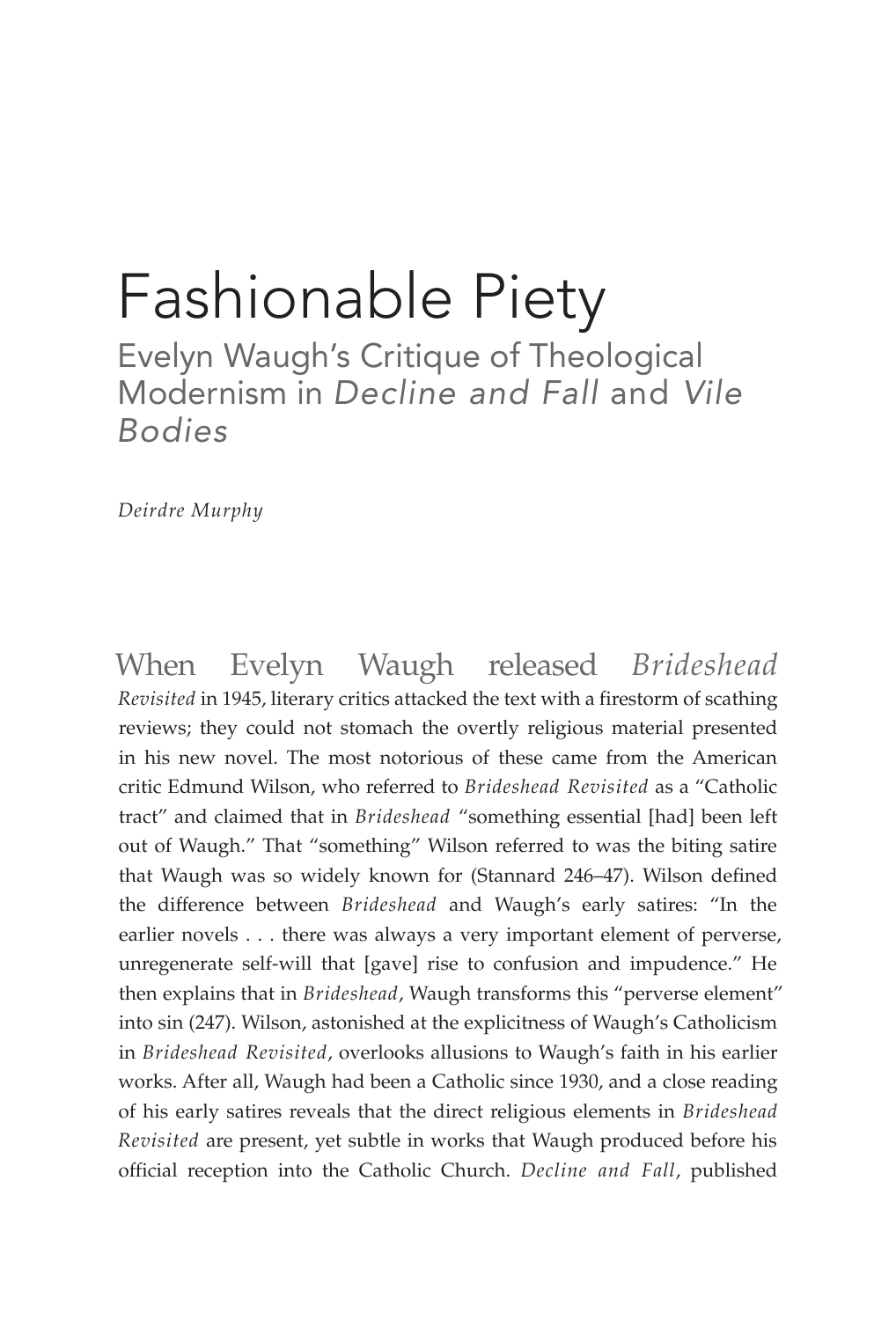in 1928, follows Oxford student turned schoolteacher turned jailbird Paul Pennyfeather as he fumbles his way through a rapidly de-civilizing England. *Vile Bodies*, one of Waugh's most lucrative satires, depicts a world that has lost all of its moral bearings; the plot consists of a myriad of 1920s-era British "Bright Young Things" involved in parties, rampant infidelity, and shallow religion. These early satires portray Waugh's moral convictions and prefigure his advocacy of a thoroughly Catholic worldview by holding up a critical mirror to the kind of society that promotes such "perverse element[s]" (Stannard 247). Broadly speaking, the goal of this paper is to examine the underlying moral convictions that make up the narrative worlds of *Decline and Fall* and *Vile Bodies* and to consider how those convictions may have assisted Waugh on his route to the Roman Catholic Church.

## The Roots of Theological Modernism

The Modernist theological controversy that frames the moral world of *Decline and Fall* and *Vile Bodies* is essential for a thorough understanding of how Waugh related to that world. At the start of the twentieth century, Modernist theology started to gain traction within the Catholic Church. Proponents of theological Modernism aimed their efforts at diminishing the influence of the scholastic tradition and incorporating elements of higher criticism, both historical and biblical, into the teaching of the Catholic Church. Furthermore, advocates of theological Modernism promoted ideologies that undermined crucial Catholic doctrines like the divinity of Christ, the Incarnation, a literal resurrection, and the inspiration of scripture. In addition, Modernists tended to emphasize the experience of personal faith over dogma. Father George Tyrrell, one of the foremost leaders of Modernism within the Catholic Church, explained the theological positon as such: "To complete the reconciliation of the old Catholic tradition with the new thought and the new social aspirations" (137). Debates about Modernism were certainly not limited to Catholicism, and many of these issues were being explored within other Christian denominations during this period, especially high church Protestantism. In 1922, the Anglican vicar C.W. Emmet described the Modernist in his own tradition as one who "agrees that we can no longer appeal to the authority of the Bible, creeds or church as something fixed and decisive" and who acknowledges "that the Spirit of God is speaking in diverse channels and by diverse voices . . . and that the church must be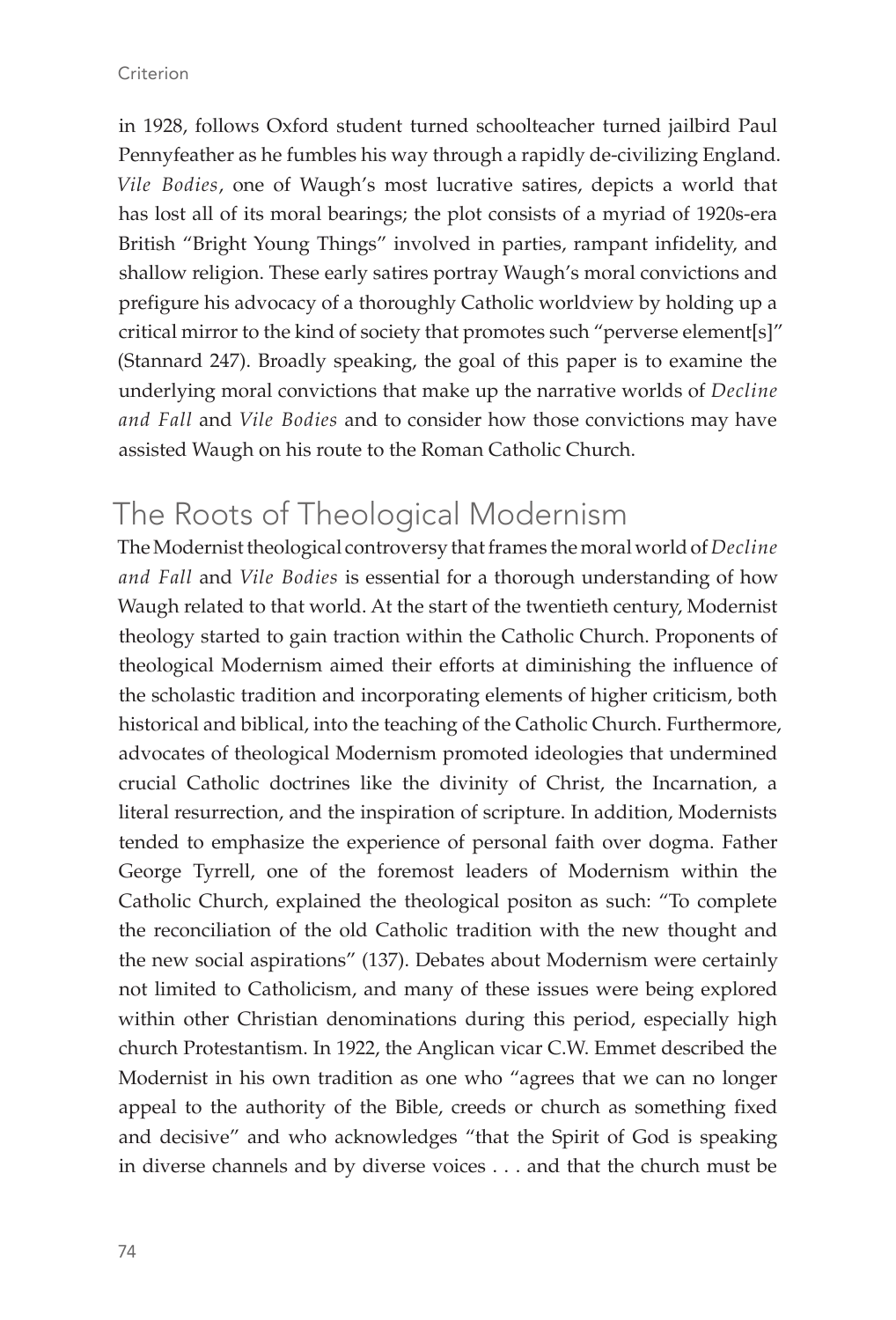brave enough to suffer a great variety of opinion within its walls" (Emmet 563). Clearly aware of the similarities between Catholic Modernism and Protestant liberalism, St. Pope Pius X denounced the following position in his 1907 encyclical *Lamentabili Sane*, which he composed with the intention of officially condemning the movement: "Modern Catholicism can be reconciled with true science only if it is transformed into a non-dogmatic Christianity; that is to say, into a broad and liberal Protestantism" (65). In other words, St. Pope Pius X believed that any acceptance of Modernism within Catholicism would ultimately lead to a conflation of traditional Catholic theology with liberal Protestantism—an outcome he tried to thwart by condemning Modernist positions and, ultimately, by excommunicating priests like George Tyrrell. Curiously, another religious development was occurring in American religion during this same period: Pentecostalism. The "bedrock" of this branch of Christianity was "the emotional power of conversion, the suddenness of its transformative effects, and the unmediated character of the individual's direct encounter with God" (Jacobsen 7). While Pentecostalism remained decidedly non-doctrinal, it manifested a full-blown belief in the personal experience of the individual as the ultimate definition of faith. Indeed, the Modernist controversy extended far beyond the bounds of one particular denomination and certainly beyond the bounds of the 1910s.

#### The Implications of Theological Modernism

Two central characteristics of theological Modernism are a belief in the uncertain nature of truth and the reliance on subjective human experience to define faith. In his novels, Waugh turns a satirical eye toward these Modernist ideals and presents his readers with a multitude of characters who roam aimlessly through decadent and meaningless lives. His characters amusingly display the emptiness of a world that has lost its moral compass, an illustration of the "lamentable results" that a world without any religious principle is bound to have. For Waugh, the foundation of Western Civilization is as inextricable from Christianity as Christianity is inextricable from the Roman Catholic Church. He says as much in a 1930 letter to the priest under whose instruction he entered the Church: "I realize that the Roman Catholic Church is the only genuine form of Christianity. Also, that Christianity is the essential and formative constituent of western culture" (as qtd. in Patey 41). The fact that Waugh titled one of his early works *Decline and Fall*, an allusion to Edward Gibbon's famous text, *The History*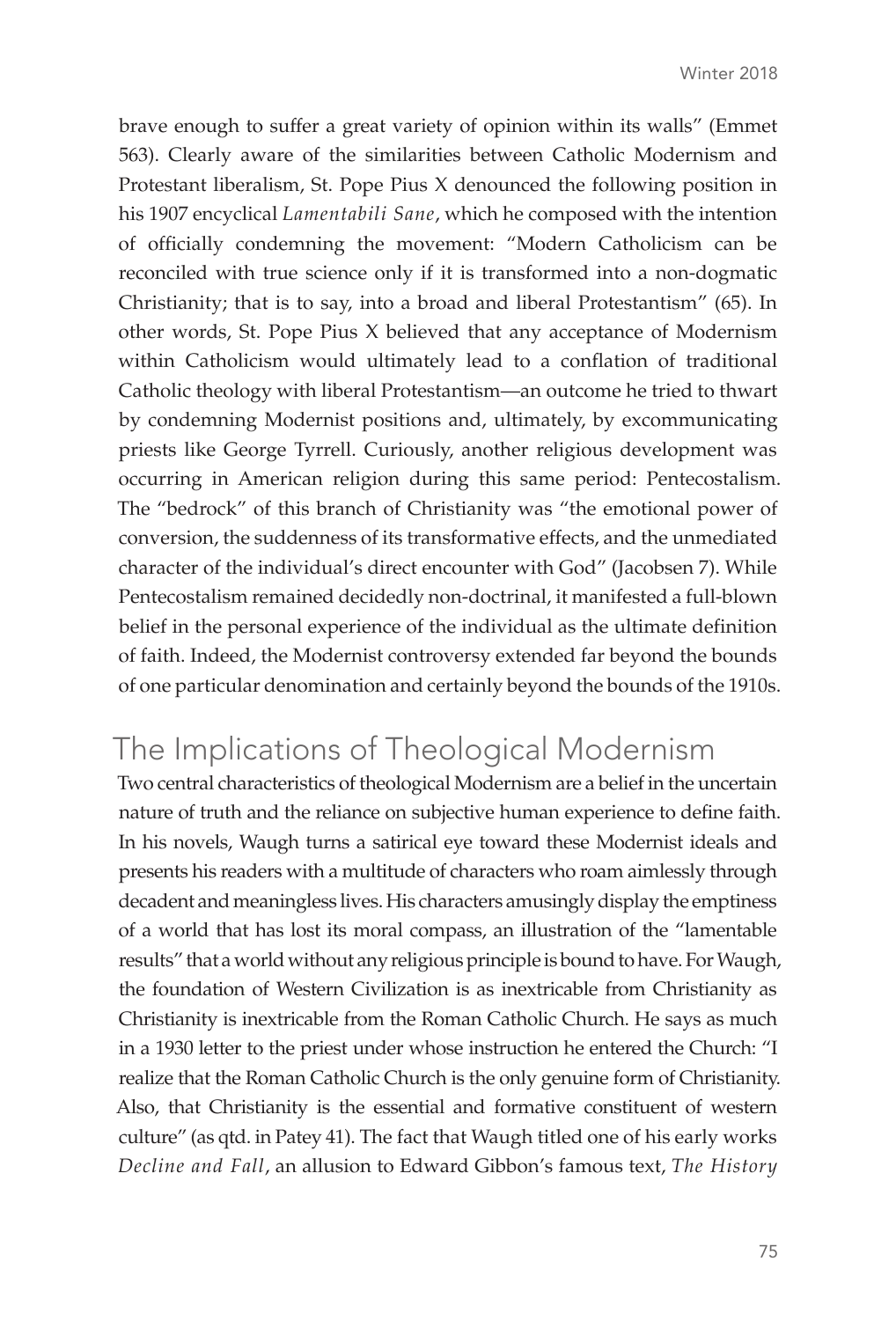*of the Decline and Fall of the Roman Empire*, indicates his disillusion with the state of England in 1928. Yet unlike Gibbon's six-volume piece, it is not Christianity that is to be blamed for England's decay in Waugh's *Decline and Fall*. In fact, it is the curious lack of faith, especially among clergymen, that has added to the nation's deterioration. While Waugh was not yet advocating for a total return to established orthodoxy, his representation of paradoxical clergymen and shallow evangelists indicates his convictions about the problems of modern religion, including its chaotic effects on civilization.

Early in *Decline and Fall*, the reader is introduced to a former Anglican churchman named Mr. Prendergast, a satirical-portrait clergyman who rejects tradition in favor of religious modernization. After losing his faith and forfeiting his position as a vicar, Mr. Prendergast is now employed as a schoolteacher alongside the novel's protagonist Paul Pennyfeather. Almost immediately upon Pennyfeather's arrival to Llanabba Castle in Wales, Mr. Prendergast informs his new acquaintance of his former life as a parson and the moment that his "doubts" began:

I've not known an hour's of real happiness since. You see it wasn't the sort of Doubt about Cain's wife or the Old Testament miracles or the consecration of Archbishop Parker. I'd been taught how to explain those things at college. No, it was something deeper than all that. *I couldn't understand why God made the world at* all. … You see how fundamental that is. Once granted the first step—Tower of Babel, Babylonian captivity, Incarnation, Church, bishops, incense, everything—but what I couldn't see, and what I can't see now, is, why did it all begin? … I asked my bishop; he didn't know. He said that he didn't think the point really arose as far as a parish priest was concerned. (*Decline and Fall* 38–39)

This speech comically sums up the dangers that theological Modernism posed for orthodox believers. The type of Modernist biblical interpretation that Mr. Prendergast learned in college is the exact type of biblical criticism that Pope St. Pius X condemned in the *Pascendi*—another denunciation of Modernism—in which he wrote that Modernists take the Bible as a "human work, made by men for men," and denies its inspiration in the "Catholic sense" (*Pascendi Domini Gregis* 24). Modernists believed that they could innovate biblical interpretation and categorically deny the historicity of the sacred texts. The consequence for Mr. Prendergast is that after being "taught how to explain" away the Old Testament miracles as merely symbolic, he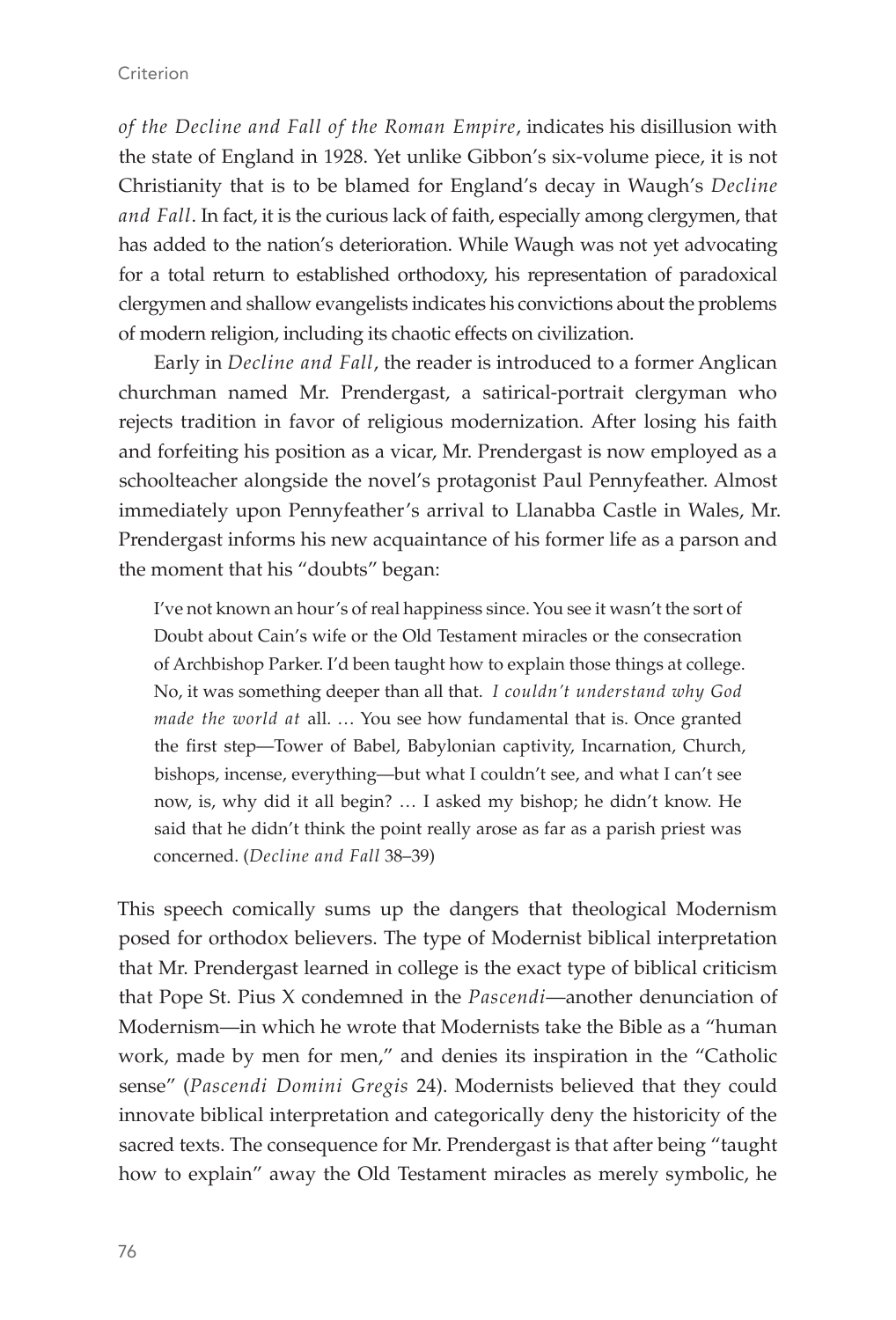can no longer "grant the first step" (*Decline and Fall* 38–9). Something as fundamental to the Christian religion as God's purpose in creating the world is now completely abstruse to Mr. Prendergast. Even Prendergast's bishop is at a loss to answer his questions and believes such concerns to be irrelevant for a parish priest, comically revealing the state of both local parsons and clergymen of authority. Ironically, Mr. Prendergast follows this speech by an acknowledgement that it is time to "go down for prayers," as if Waugh is pointing out the comedy in a former parson wishing to retain religious formality after losing all of its principle (39). As the narrative progresses, Mr. Prendergast's doubts never cease, but his conscience is "comforted" when he hears that there is a new class of theologians called "modern churchmen," who "draw the full salary of a beneficed clergyman and need not commit [themselves] to any religious belief" (188). Mr. Prendergast's realization that his lack of faith no longer precludes him from a religious career is comical because it draws attention to the contradictory practice of employing clerics who no longer hold to tenets of the Christian faith—an irony that Waugh could not overlook nor reconcile.

Mr. Prendergast possesses similarly ironic views on Christian marriage. When fellow schoolteacher and implied child molester Captain Grimes complains of his impending marriage to the daughter of the school's headmaster, Prendergast expresses a thoroughly negative view of the institution. Referring to procreation and companionship as "nothing short of disastrous," Prendergast reveals his utter incompatibility with traditional Christian thought on marriage and family (*Decline and Fall* 131). Not only is Prendergast unable to understand why God made the world but he is also unable to comprehend any benefits of matrimony. The irony accelerates when this former parson returns to his religious career as a "modern churchman" and winds up ministering at a prison where he finds that "criminals are just as bad as boys" and is unable to conduct orderly chapel services (223). Waugh casts Prendergast's death as mockingly satiric when the parson is murdered at the hands of a violent religious extremist, who claims that the mysteries of scripture, while inaccessible to most, are perfectly "plain" to him (239). Prendergast, who accepts the mutability of scripture and adheres to no specific doctrines, has his head sawed off by a fanatic who believes in his own personal revelation. The news of this "modern churchman's" demise is spread irreverently during chapel, and passes "almost unnoticed" (248). Indeed, the narrator satirically points out that any serious investigation into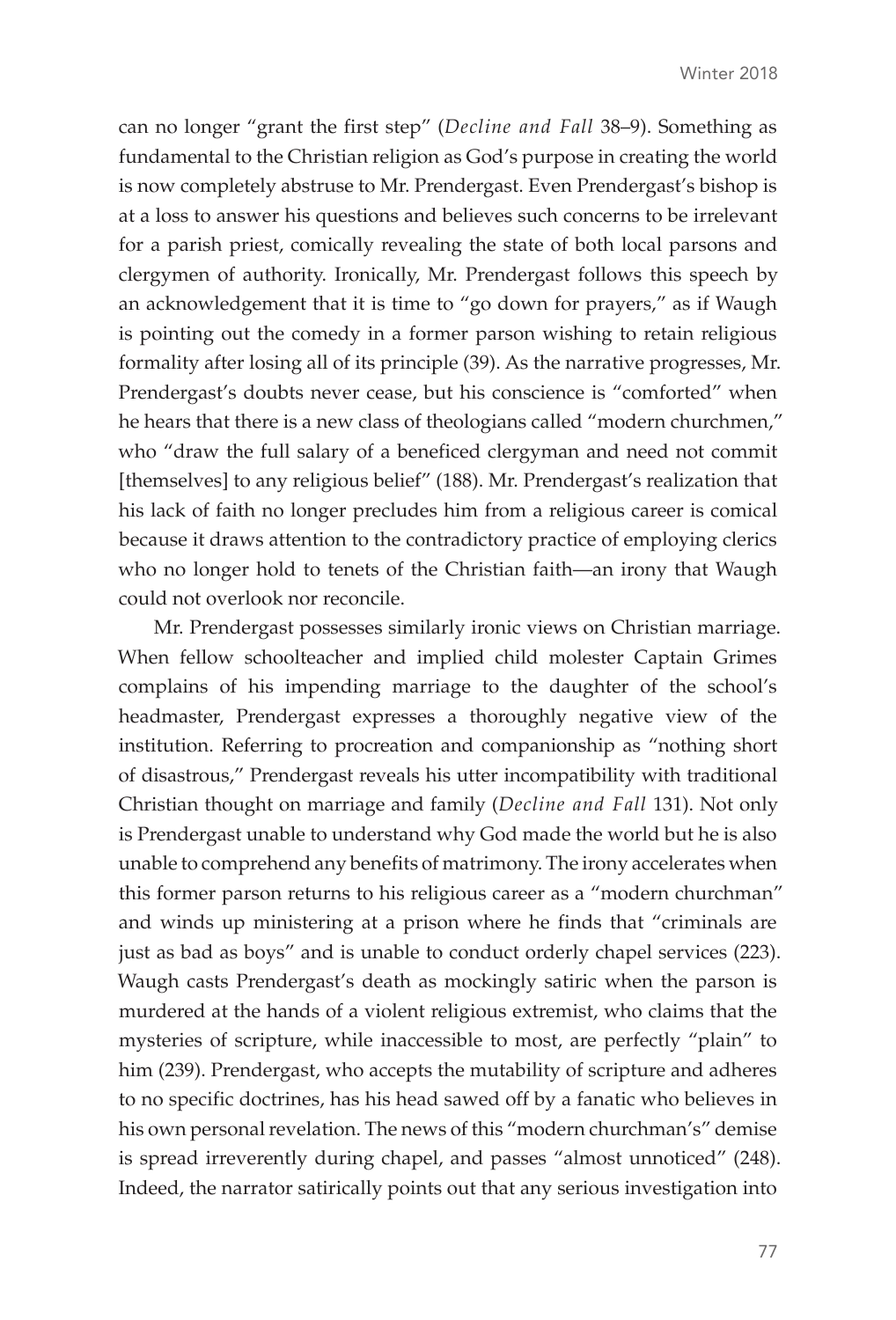Prendergast's murder may have "discouraged" the novel prison reforms that the jail was undergoing (248). In other words, it was better that the murder of this modern parson go unpunished than the progress of improving the prison be stalled by an inconvenient murder. If Anglican churchmanship was once a venerated and respectable profession, Waugh satirically points out that by the early twentieth century it is so no longer. Furthermore, Waugh illustrates the flaws of using modern theology to thwart the onset of humanistic, progressive secularism.

#### Faith as Experience

Another distinctly modern Christian phenomenon that developed parallel to theological Modernism is the explosive growth of the Pentecostal movement that spread rapidly in the twentieth century. Waugh uses his satire to comment upon this emerging religious development, and creates one of his most memorable characters in the form of Mrs. Melrose Ape, a preacher who sells her brand of religion through the means of entertainment and cheap, empty theology in *Vile Bodies*. The character of Mrs. Melrose Ape is indeed based on a real woman evangelist that took Hollywood by storm in the 1920s: Aimee Semple McPherson. Waugh names his female evangelist "Melrose Ape" both as a play on the double surname of his real-life model, and as an insulting blow to the nature of McPherson's faith. An ape is not only categorically non-human but it also engages in imitation; the assertion is that McPherson's gospel is only an imitation of a more substantial faith. Waugh later wrote in 1949 that "if the Christian revelation was true, then the [Catholic] Church was the society founded by Christ and all other bodies were only good so far as they had salvaged something from the wrecks of the Great Schism and the Reformation" (*Come Inside* 130). What separates this specific imitation of a deeper faith from the theological Modernism debated within the Catholic Church and High Anglicanism is that its objections to tradition are not primarily theological at all. Unlike Father George Tyrrell, Pentecostals were not interested in reconciling "tradition with new thought," but instead valued religious *experience* above both theology and modern ideas. And while American Pentecostals generally interpreted the bible more literally and rejected most Modernist theological innovations, they had no essential unifying doctrines outside of generalized ideas about the work of the Holy Spirit and the practice of *glossolalia*, or speaking in tongues.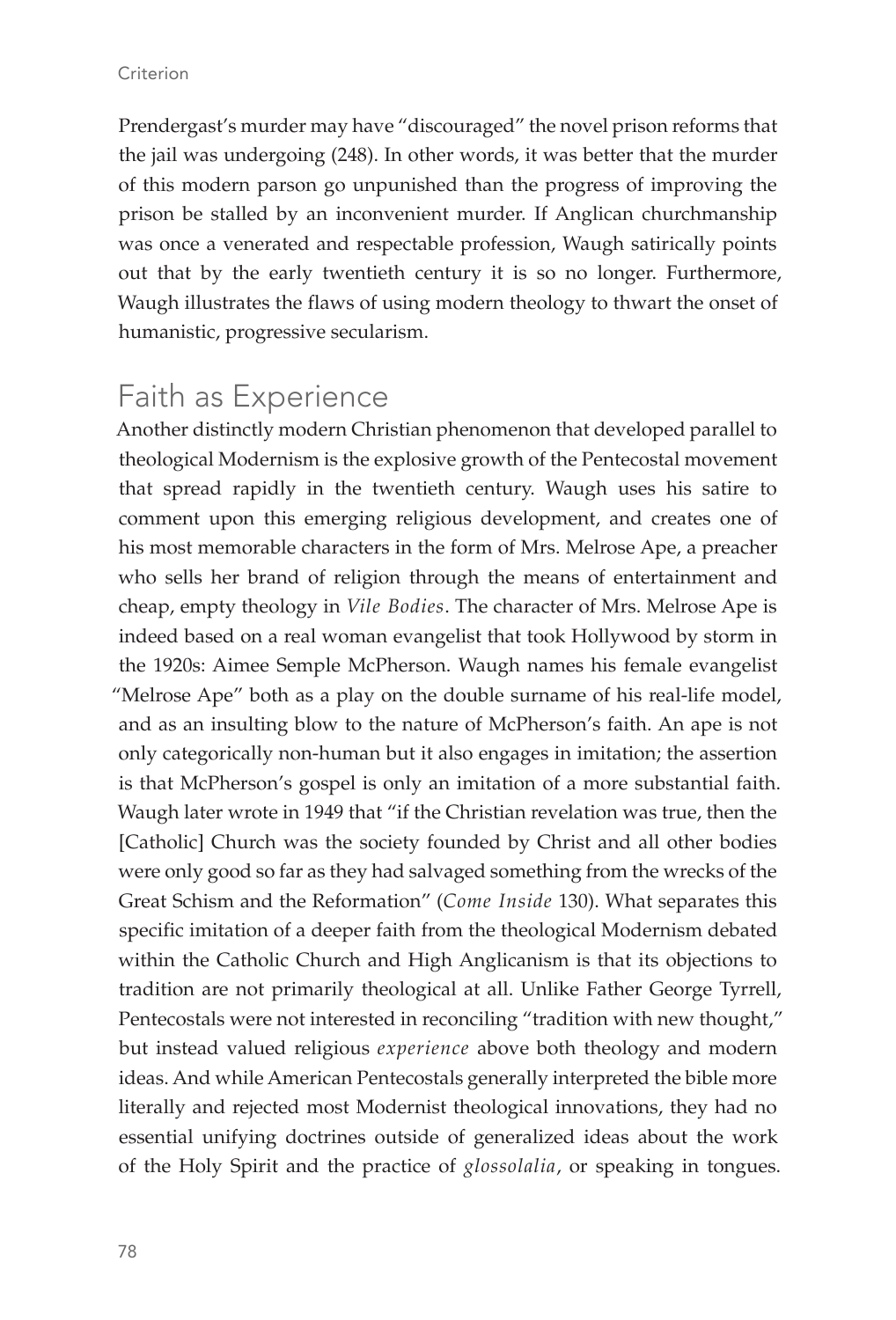This meant that for early Pentecostals like McPherson, "dance did precede dogma" and religion as experience prevented many congregations from even adopting a statement of faith, much less taking coherent positions for or against doctrines like theological Modernism (Barfoot 497). In his book on Semple McPherson and the roots of Pentecostalism, religious studies scholar Chas. H. Barfoot offers a helpful definition of the movement that developed and spread so quickly in the twentieth century: "Pentecostalism may be best understood theologically as Pietistic spirituality. With roots in the German and English Protestant movements of the seventeenth and eighteenth centuries, Pietistic spirituality is concerned with direct, inner experience with the Divine that transcends dogma or institutional religion" (Barfoot 502). This definition is similar to the Modernist theology reproached by St. Pope Pius X in *Pascendi Dominici Gregis*, in which he explains the Modernist definition of faith as a "certain special sense . . . implied within itself both as its own object and as its intrinsic cause" and condemns outright the idea that faith rests in the "experience of the individual" (7, 14). While Pentecostalism does not fall under the umbrella of theological Modernism in any official sense, some Pentecostal practices do align with Modernism in that they seek to redefine dogma and the nature of faith whilst placing an ever-increasing emphasis on the religious experience.

Mrs. Melrose Ape, like Aimee Semple McPherson, relies on this sort of religious experience to produce the faith that her movement stresses. If personal experience is the locus of faith, it is inevitable that the preaching of the gospel message become an enticing experience itself in order to produce the feelings that precipitate a change in perception. The necessity of enticement helps to explain the importance of personality and charisma in early Pentecostalism, and sheds light on why both McPherson and her caricature Mrs. Melrose Ape are referred to as "magnetic" (*Vile Bodies* 3). Like Semple McPherson, Mrs. Melrose Ape relies on entertainment value to spread her message, and employs an array of young women dressed up as "angels" to help her cause. The real Aimee Semple McPherson used nontraditional mediums like the radio and stage to reach a large population. In his book, Barfoot chronicles what he calls the "parallel" growths of Hollywood and Pentecostalism, and defines Semple McPherson's ministry by its ability to "blend the secular with the sacred" like "no other Pentecostal evangelist of people's religion before or since," which included the raising of "red velvet curtains" prior to her sermons and an increased emphasis on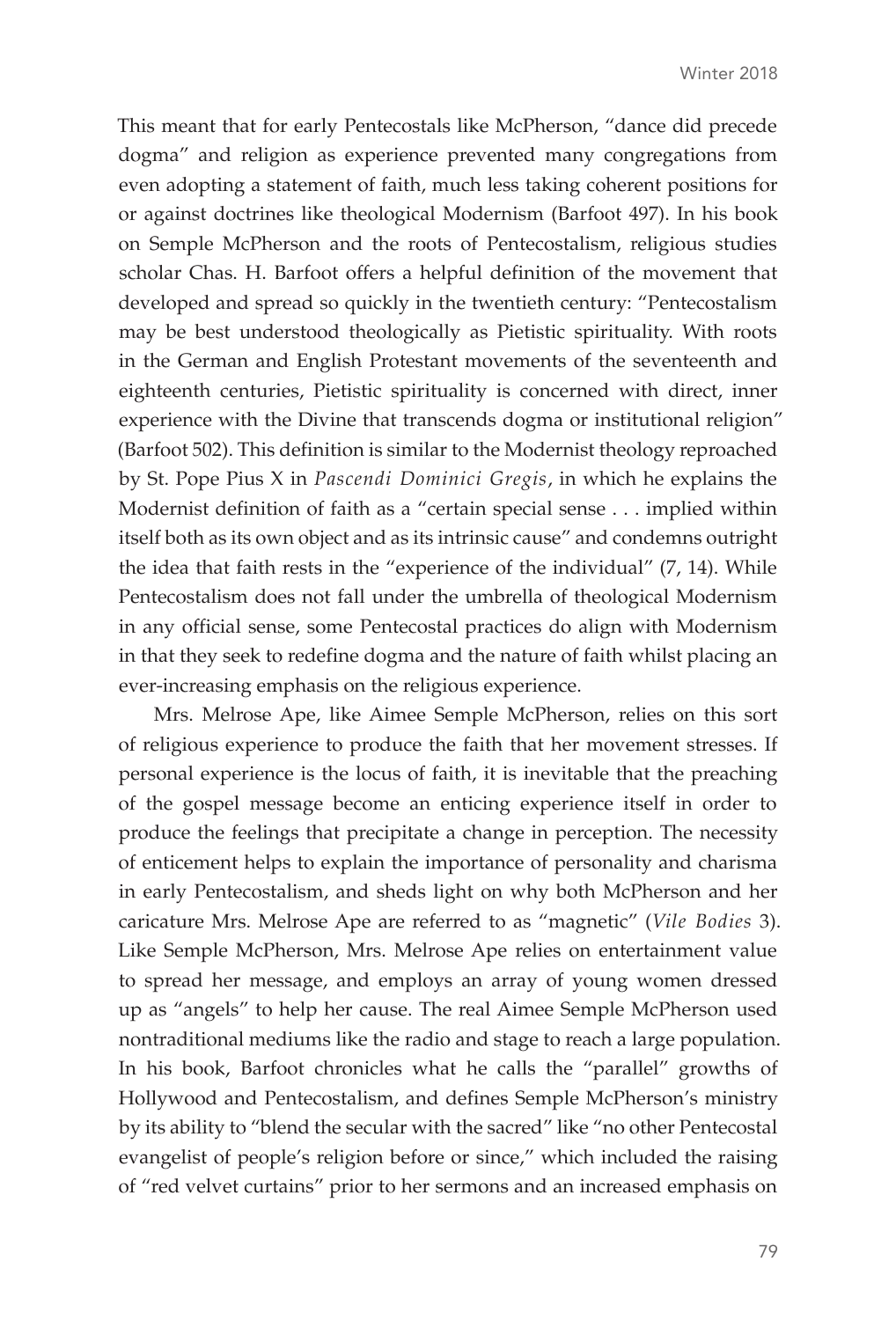#### **Criterion**

the collection plate as a means by which to support McPherson's religious endeavors (Barfoot 172). All of this is humorously satirized in *Vile Bodies*, where Mrs. Melrose Ape and her "angels" quite literally perform aboard ships and at a party given by the Lady Metroland. During a rough sea voyage, Mrs. Melrose Ape questions a group of passengers about whether they are ready to meet their Maker, and her performance is telling: "We're going to sing a song together, you and me . . . You'll feel better for it body *and*  soul. It's a song of Hope . . . I know all about England, and I tell you straight, boys, I've got the goods for you. Hope's what you want and hope's what I got . . . Five bob for you steward, if you can shout me down" (*Vile Bodies* 17). Mrs. Melrose Ape's literal advertising and selling of Hope, her claim that she has the "goods" for England, as well as her monetary bet with the steward, comically enact Semple McPherson's notorious emphasis on donations as a means to continue her preaching. Nevertheless, this forced hymn does cause the partakers of her chorus to "feel the better for it" (19). It seems that Mrs. Melrose Ape partially succeeds in selling her version of Hope because these Bright Young Things are lacking something to hope in. The underlying assertion here is that without a substantial moral framework with which to build one's life, people are apt to fall into various intellectual and emotional traps of imitative yet ultimately unsatisfying ideologies.

Mrs. Melrose Ape's detection of this void in society and her inability to fill that gap culminates in the scene at Lady Metroland's party. That an evangelist is selected to perform at a house party at the invitation of a brothel-owner is ironic enough, but the method of Mrs. Melrose Ape's preaching is even more revealing. The sermon begins with the simple imperative, "Just you look at yourselves," a statement that compels all of her listeners to reflect on their lives and to feel a degree of remorse for their behavior (*Vile Bodies* 137). Yet these moments of "self-doubt" are short lived, and that "favorite opening" of Mrs. Melrose Ape's falls flat (137). Rather than produce any lasting religious sentiment, Mrs. Melrose Ape's speech only impels the Bright Young Things to briefly recognize their wrongs and then continue their self-centered lifestyles. Nina, the protagonist's on-again, off-again fiancée, thinks about how she once loved Adam, but will go on to marry another and proceed to commit adultery with Adam in spite of her vows. Another socialite, Mary Mouse, "shed two little tears" at the speech but still agrees to become one of the Maharajah's official concubines (*Vile Bodies* 137). This behavior is fittingly summed up by the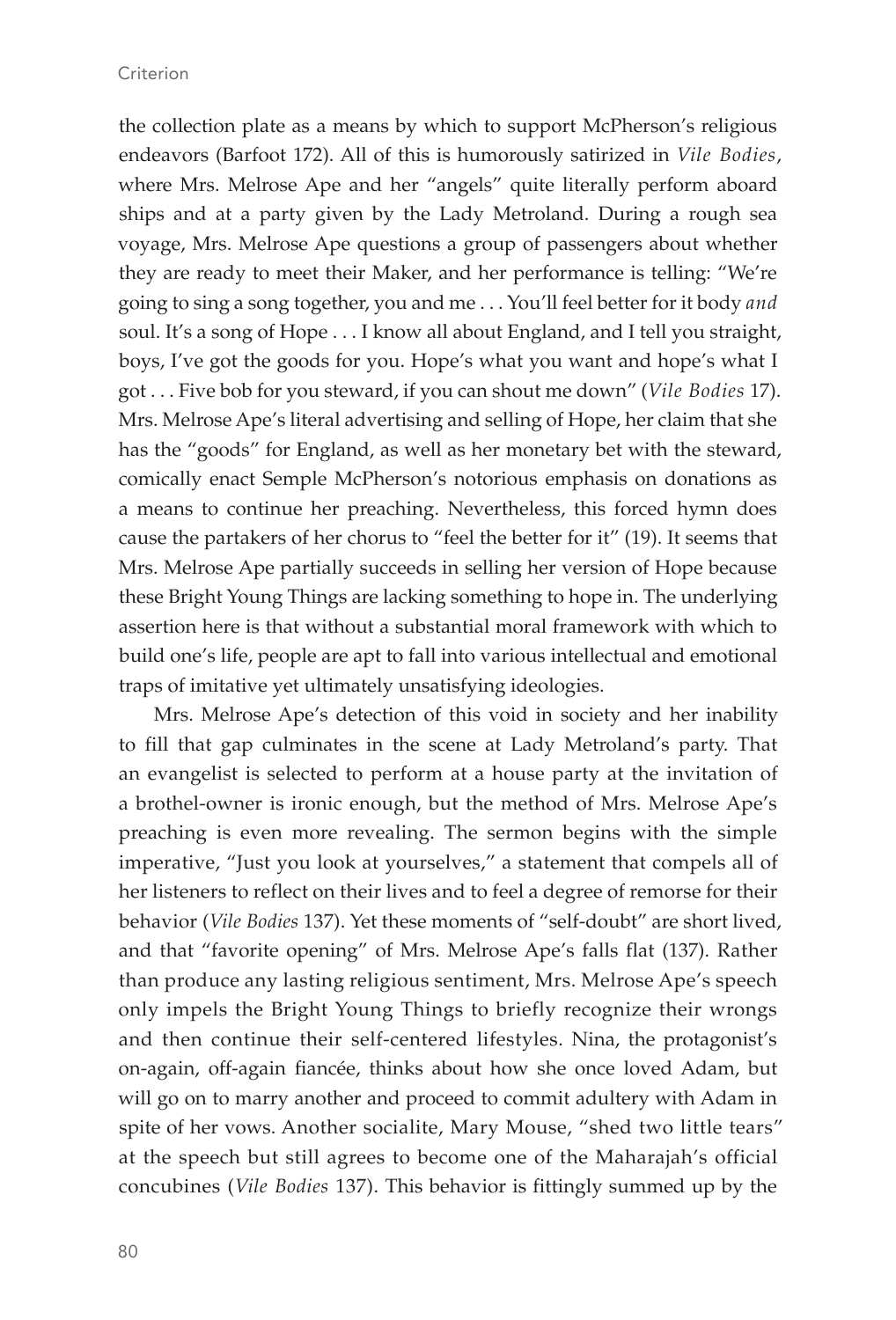resident gossip columnist as "fashionable piety" (137). Any moments of clarity are quickly clouded when all break into censure and laughter, glad that the "awkward moment" has passed (138). For all her talk of having the "goods," Mrs. Melrose Ape sells nothing (17). The failure of Mrs. Melrose Ape's evangelistic endeavor represents the more general failure of purely emotional appeals to moral or religious reform, and suggests that people who may be initially won by such appeals are ultimately lost. In this, Waugh agrees with Pope St. Pius X "that faith is not a blind sentiment of religion welling up from the depths of the subconscious under the impulse of the heart and the motion of a will trained to morality" ("Oath Against Modernism"). Due to her emphasis on faith as experience, Mrs. Melrose Ape's preaching is ill-equipped to produce any long-lasting effects on individuals. Whereas religion that relies on appeals to emotion is fleeting and malleable, religious thought informed by inspired scripture and church teaching is stable.

#### An Alternative to Modernism

Waugh's satirical opposition to theological Modernism extends beyond his caricatures of modern churchmen and charismatic preachers. In both *Decline and Fall* and *Vile Bodies*, Waugh presents his readers with a world devoid of objective morality, where characters exist in a dizzying combination of meaninglessness and decadence. Contrary to what some critics have argued concerning the frivolity and joust with which Waugh treats the modern, Waugh is serious in his rebuke. By definition, the satirist is almost always a moralist, since to criticize without implying an alternative perspective would be fruitless. The fact that Waugh presents the world of the early twentieth century in such a mocking manner proves his own discomfort and disapproval of many of its principles, which aligns him with the sort of traditionally orthodox views affirmed in the aforementioned anti-modernist papal documents. In addition to rejecting the Modernist proposition of faith as experience, Waugh also rebuffs humanism and utilitarianism while subtly affirming traditional Christian views on original sin, the sanctity of human life, and marriage through a variety of characters and circumstances in these two early novels.

That Waugh rejects both humanism and utilitarianism is evident through his portraits of the prison reformer Sir Wilfred-Lucas Dockery and the architect Otto Silenus in *Decline and Fall*. Sir Wilfred Lucas-Dockery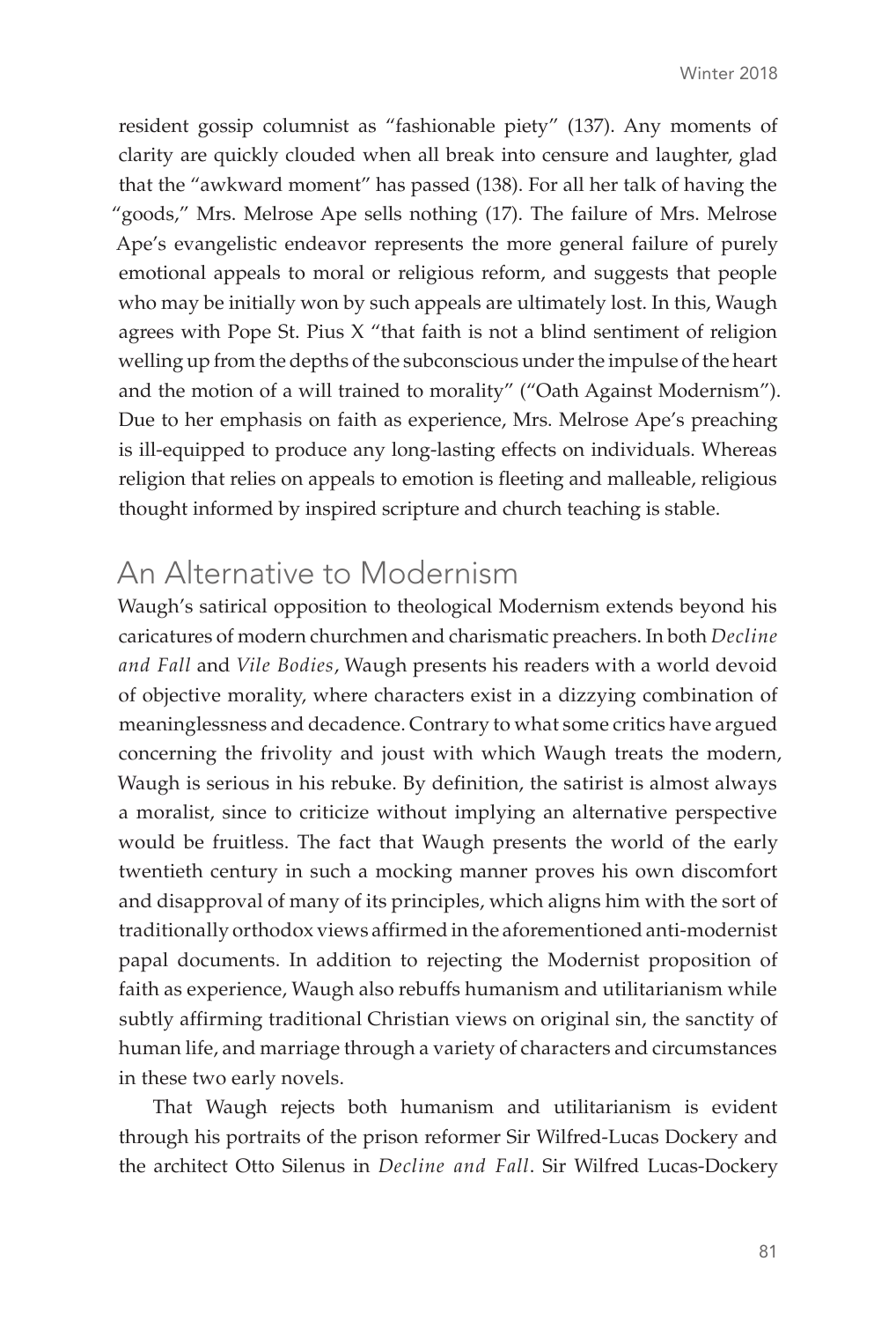naively insists that all criminal activity is simply the result of the "repressed desire for aesthetic expression," and therefore forces every event in the prison to fit within his theory and expects prisoners to be grateful for the opportunity to be part of his experiments (*Decline and Fall* 226). Clearly, Lucas-Dockery's humanism has its limits. After the unnamed religious madman saws off Prendergast's head, Lucas-Dockery attributes the act to the former carpenter's "frustrated creative urge," and is relieved that no investigation will endanger the continuation of his experiments (244). While daydreaming about the future accolades his research will receive, Lucas-Dockery is interrupted by a report that men are eating paste because it tastes better than their porridge (231–32). Lucas-Dockery proceeds to reprimand the messenger because he has not "ascertained all the facts" as to whether or not the paste has any nutritional benefit, and proceeds to ignore the obviously inhumane food being served at the facility (232). The irony of Lucas-Dockery's selfserving humanism displays Waugh's own sense of the shallowness of that ideology. Neither does Waugh affirm the cynical viewpoint of Professor Otto Silenus, an ultramodern architect who prefers to construct buildings that "house machines, not men" (159). Contrary to Lucas-Dockery's modern humanism, Otto Silenus represents a uniquely modern disparagement about the state of mankind: "How obscure and gross [man's] prancing and chattering on his little stage of evolution! How loathsome and beyond words all the thoughts and self-approval of this biological by-product!" (160). He also calls humanity "equally alien from the being of Nature and the doing of the machine, the vile becoming!" in reference to its position between animal and machine (160). Silenus longs for the "elimination of the human element" in art and claims that "man is never beautiful; he is never happy except when he becomes the channel for the distribution of mechanical forces" (159). The seriousness with which both Lucas-Dockery and Silenus take their ideologies is comical precisely because of the absurdity with which Waugh invigorates their characters, and by extension, their ideas. Both humanism, which stresses the innate goodness of human beings, and utilitarianism, which defines value only in terms of function, are distinctively modern philosophies. Both are also fundamentally opposed to orthodox Christianity, and especially to Catholicism, because one elevates the human to a position of natural goodness and the other desecrates the human to the level of a machine.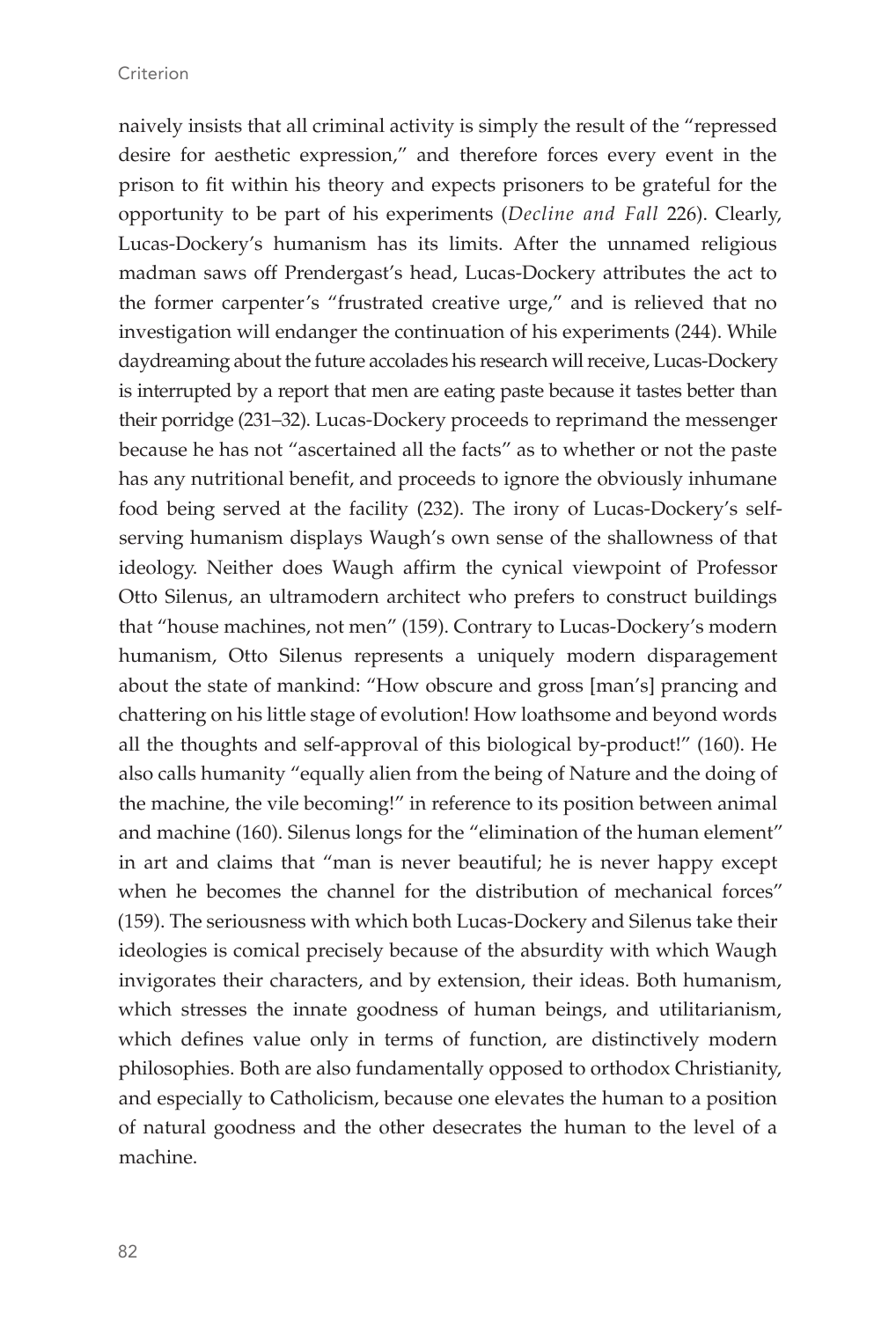Through Waugh's rejection of these modern ideologies, he discreetly upholds a worldview that aligns with traditional Christian doctrines, like the concepts of original sin and humans being made in the image of God. When Paul Pennyfeather learns of Grimes's alleged death, he confesses that he cannot truly be dead and locates the former schoolmaster as of the "immortals":

He was a life force. Sentenced to death in Flanders, he popped up again in Wales; drowned in Wales, he emerged in South America; engulfed in the dark mystery of Ergon Mire, he would rise again somewhere at sometime, shaking from his limbs the dusty integuments of the tomb. Surely he had followed in the Bacchic train of distant Arcady, and played on the reeds of myth by forgotten streams, and taught the childish satyrs the art of love? Had he not suffered unscathed the fearful dooms of all the offended gods of all the histories, fire, brimstone, and yawning earthquakes, plague and pestilence? (*Decline and Fall* 269)

This illustration of Grimes as a "life force" is an acknowledgement of a universal human corruption—one that persists despite all natural and personal tragedy. In other words, Grimes's immorality reflects a sinful nature that is embedded within all of humanity; one that is more grievously demonstrated in Grimes than in most. Contrary to the philosophy of modern prison reformers, crime is not merely a "frustrated creative urge" but the natural propensity of the human heart. Yet the acknowledgement of a corrupt human nature does not mean that "man is never beautiful" as Silenus claims, and this extreme is just as opposed to orthodox theology as Lucas-Dockery's philosophy (*Decline and Fall* 159). That Waugh does not adhere to Silenus's line of thought is clear through his treatment of death in his satire. For all his callous handling of deaths and suicides in these early works, Waugh calls the reader's attention to the grim reality of how death is perceived in his own generation. In the world of *Decline and Fall* and *Vile Bodies*, life is cheap and death is taken lightly. That this is at all comic to readers exhibits the erroneousness of a society that does not value human life. Countless characters in Waugh's early satires suffer tragic fates, and their demise is almost always handled with brevity and lightheartedness, revealing how far modern society has strayed from the traditional beliefs associated with the human person. Take, for instance, Flossie's death at a hotel in *Vile Bodies*. It might seem amusing when the owner of the hotel selfishly comments on the passing ("what I mind, is having a death in the house and all the fuss. It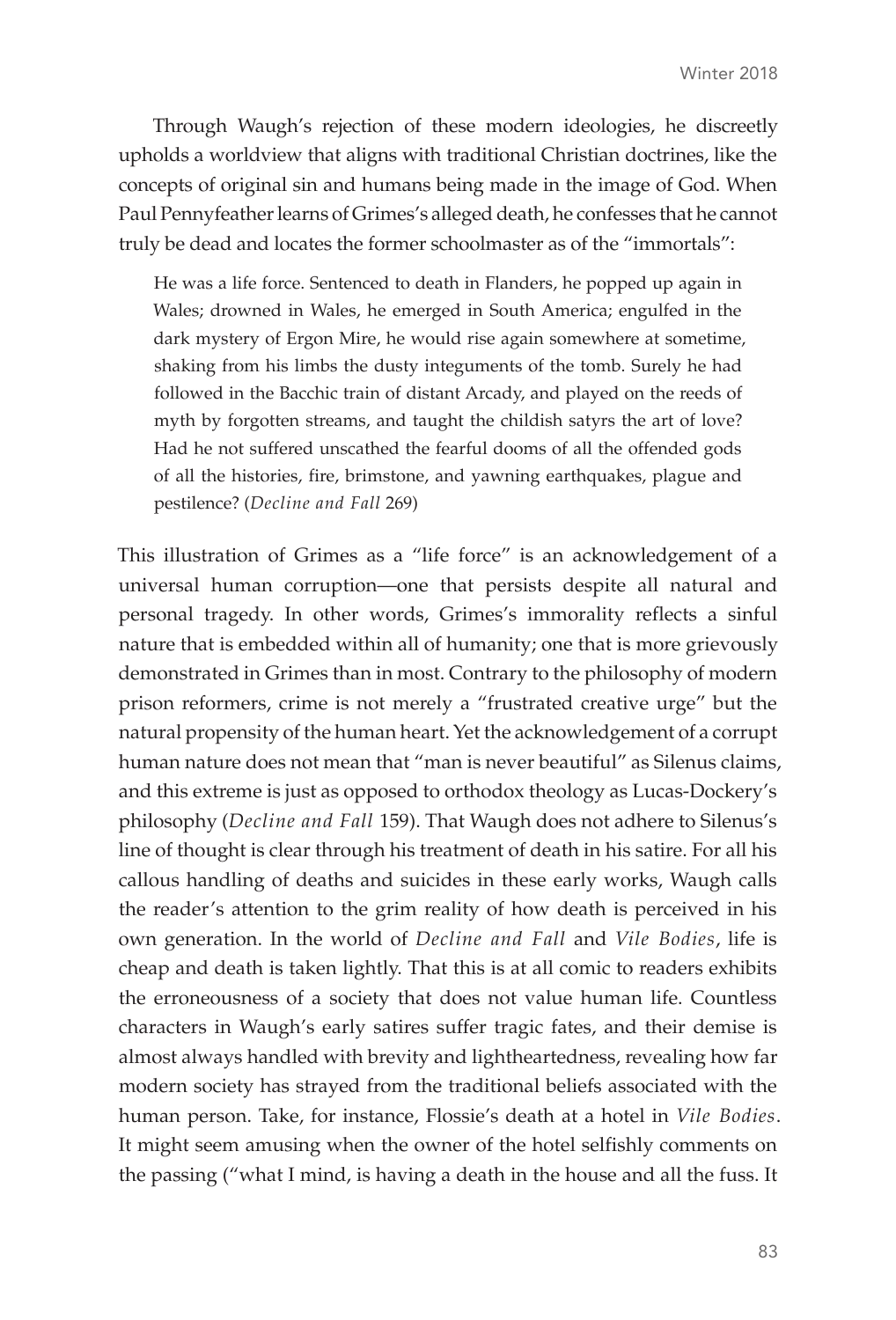doesn't do anyone any good having people killing themselves in a house"), but by exposing the levity with which characters observe tragedy, Waugh is exposing their unethical outlook (*Vile Bodies* 78).

Waugh does not only satirize modern ideologies; he also pokes fun at modern conceptions of sex and marriage in *Vile Bodies*. After the on-again, off-again couple Nina and Adam first have sex, Nina hates it. Even after Adam assures her that she will grow to enjoy it, she claims that she would rather do almost anything else. In order to show the degree to which premature sex can ruin relationships, Waugh writes of the couple's treatment of one another after their rendezvous: "Adam was inclined to be egotistical and despondent; Nina was rather grown up and disillusioned and distinctly cross" (*Vile Bodies* 121). Both also take marriage relatively lightly, in stark contrast to the Catholic affirmation of its sacredness in the "Syllabus of Errors," a Papal document that reasserts the sacred nature of the marital union despite Modernist tendencies to undervalue the sacrament. After several engagements, break-ups, and re-engagements, Adam tells Nina, "I don't know if it sounds absurd . . . but I do feel that a marriage ought to go on—for quite a long time," as opposed to the traditional idea that marriage should extend until death (169). Concerning happy marriages, Nina doesn't believe that "divine things like that ever do happen," and both go on to participate in an adulterous affair after Nina marries a competing love interest (105). The ultimate culmination of this affair is the conception of a child, which Nina complains is "too awful" (315). Nina's lack of moral grounding has not prepared her for the self-sacrifice that raising a child necessitates, and she cannot conceive of a world in which her own desires are not at the center. Once again, Waugh's satirical treatment of all this implies that he at least recognized the misplaced desire that the modern world imbued sex with, and was perhaps beginning to consider alternative views of human sexuality.

Evelyn Waugh once likened his conversion to "stepping across the chimney piece out of a Looking-Glass world, where everything is an absurd caricature, into the real world God made" (Pearce 210). The worlds of *Decline and Fall* and *Vile Bodies* are a good indicator of what Waugh meant by the phrase "absurd caricature." Waugh recognized the absurdity of a world without God—a mindset clearly visible in his early satires with how he depicts amusing but empty characters. It is naïve for critics like Edmund Wilson, therefore, to think of Waugh's early literature as merely jovial and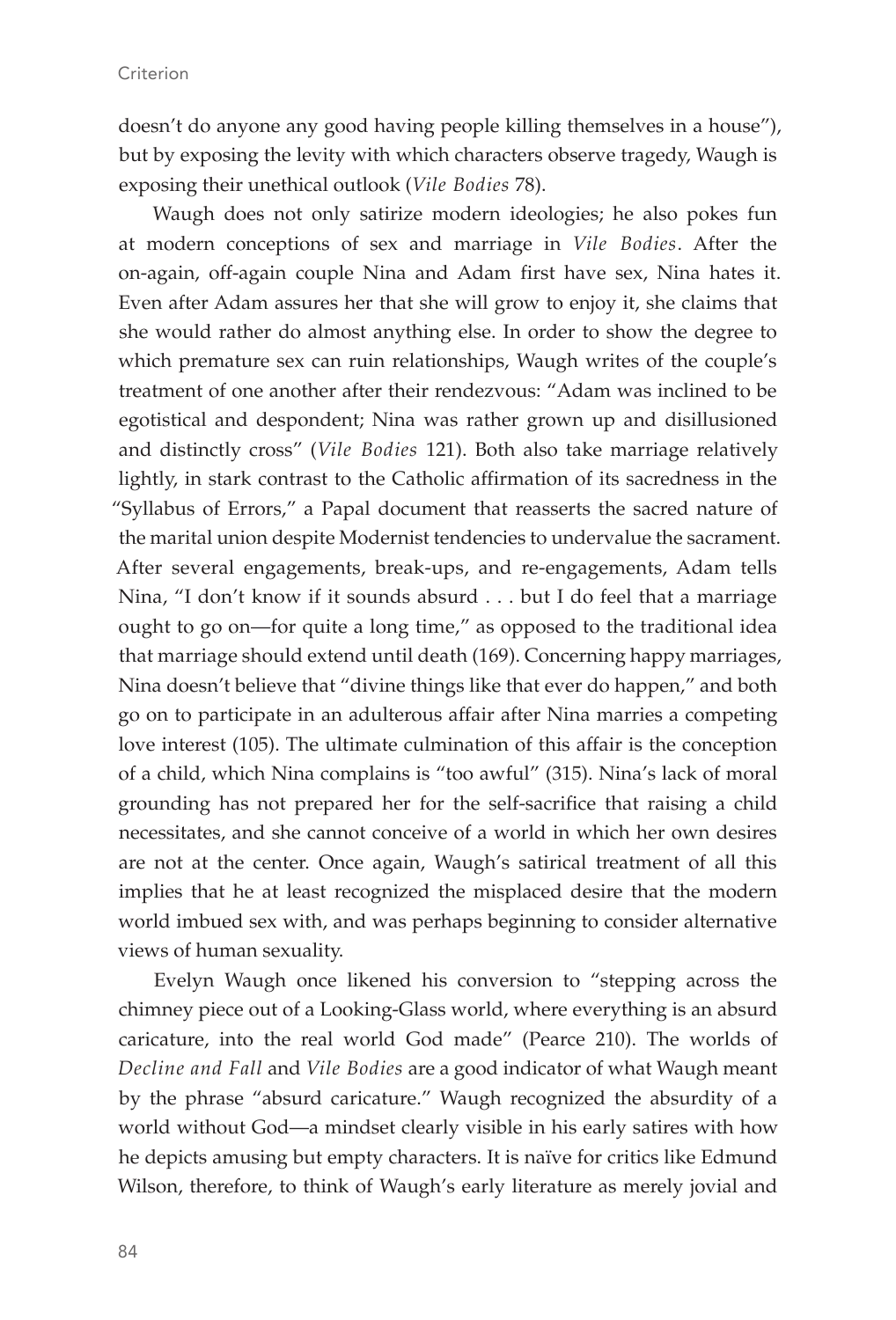overlook the clear moral implications that his satire produced. If one looks closely, it is overwhelmingly clear that from his earliest work that Waugh took issue with religion that was more fashionable than traditional and that the moral convictions that led Waugh to embrace a Catholic faith only became more explicit in *Brideshead Revisited*.